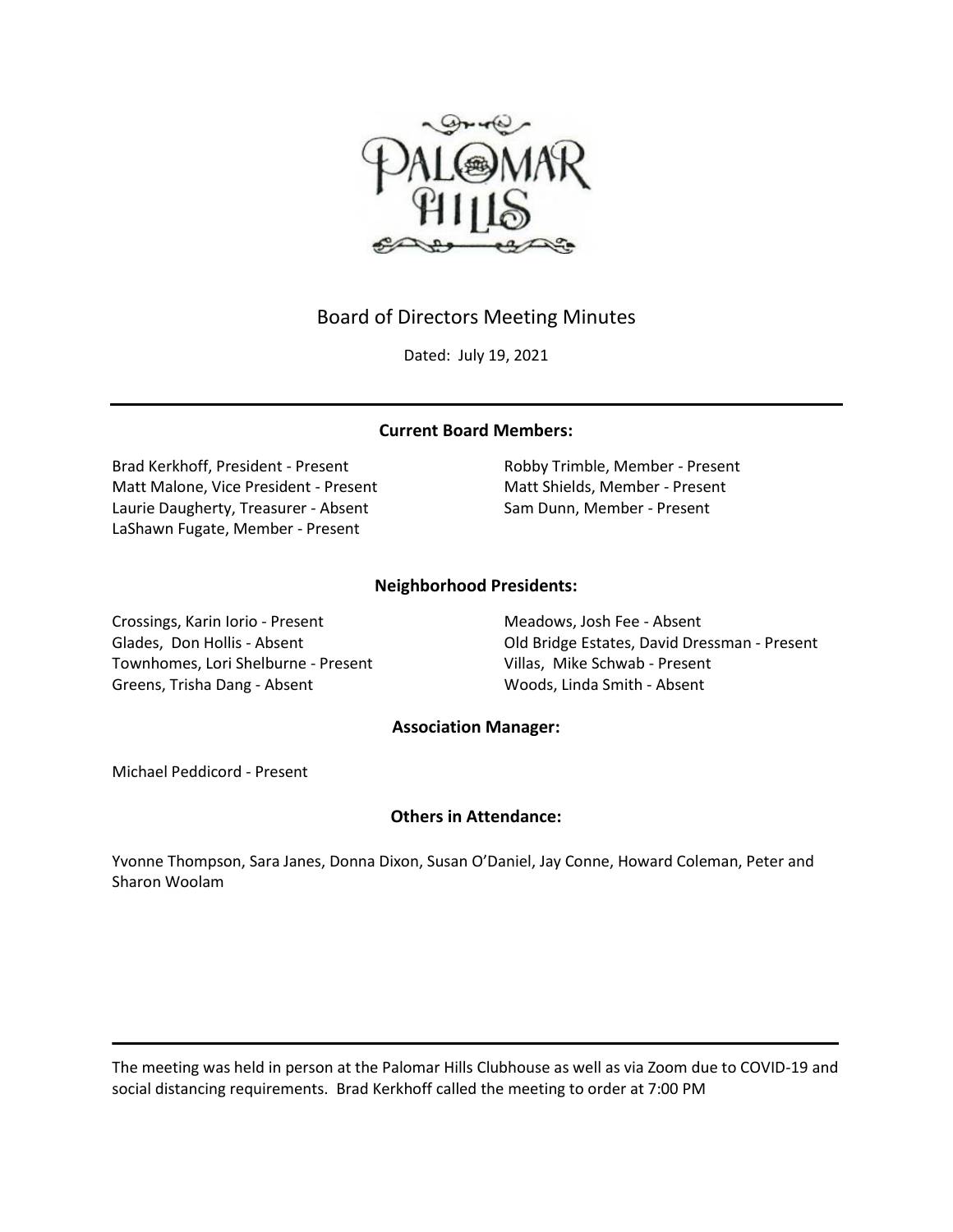**Minutes:** The June 21, 2021 minutes were reviewed. Brad Kerkhoff made a motion for the minutes to be approved. Sam Dunn seconded the motion. They were unanimously approved.

**Financial Report:** Laurie Daugherty was not in attendance, and it was mentioned that she has stepped down as the current Treasurer. The current report was reviewed.

Sam Dunn inquired about the status of outstanding fees from the homeowners. Brad Kerkhoff stated that information should be located on the last page of the Manager's Report. The status is one person is outstanding on dues in the amount of \$630.

It was noted that snow removal was way over budget this year and that the surge tank had to be relined which was not budgeted for. That cost was \$7,923.

Sam Dunn also asked about the snow removal cost to date which is \$5,200 and wondered why the Townhomes is so much more than Palomar Hills main sections. Brad Kerkhoff mentioned that the city takes care of the majority of Palomar Hills streets but the Townhomes must pay to have their streets cleared as it is a private drive. The question was addressed as to when do the streets within the Glades get cleared and it was discussed that the City follows a street priority guideline with Palomar Blvd and Peppertree as they are main roads. The rest fall into sub tiers on when they are cleared depending on priority.

Sam Dunn also stated that once the new Treasurer is in place he would like to spend an hour going through the budget to get up to speed on planning. Brad Kerkhoff stated that the budget planning usually comes up around the October time frame so good timing. Now is a good time to look at projects and get them into the budget for 2022.

Projects that have been discussed include security cameras which we need to begin getting quotes on.

Brad Kerkhoff asked whether there were any questions on the financial report and if not could we get a motion to approve. Sam Dunn made a motion to approve and the motion was seconded. The financial report was unanimously approved.

**Modification Requests:** Brad Kerkhoff stated that we are trying to address modification requests in a timely manner by not waiting to approve at each of the monthly Board meetings. For the record a summary of the following requests have been added:

Resident Address: 3913 Rock Ledge Lane

Scope of Work: Window replacement for better energy efficiency. Property owner understands that the exterior color and grid-style must match the existing townhome style.

Outcome: Request was standard and no approval was required, therefore giving the property the right to proceed.

Resident Address: 3929 Peppertree Drive

Scope of Work: Wood siding replacement in a small gable area

Outcome: Modification Committee approved the request to use vinyl siding to replace deteriorated wood siding.

Another request was submitted via the online form to allow a curb mat to be placed at the end of the driveway to keep the car from bumping upon entrance and leaving. It was approved provided it is not a permanent fixture.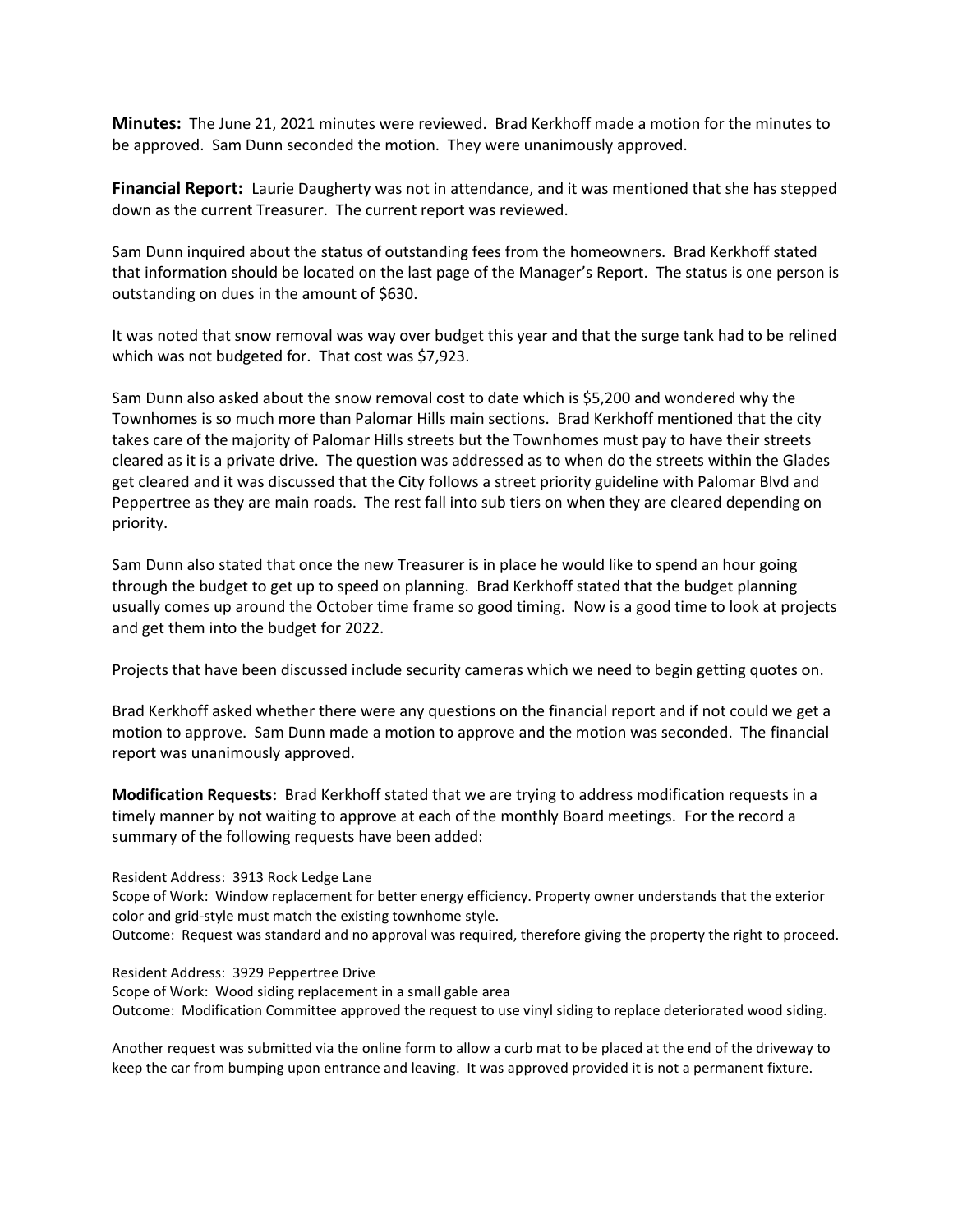# **Neighborhood Updates:**

### **Crossings – Karin Iorio**: No Report

**Meadows – Josh Fee**: Sam Dunn brought up that there is a demo dumpster placed at 4124 Palmetto that is about 10 feet wide. He suggested that anything that large should have cones placed around it to warn motorists and pedestrians. If it were going to be there more than a few days Sam wondered whether there were city regulations that stipulate there needs to be a permit in place. Michael Peddicord was asked to check into the matter.

**Glades – Don Hollis**: Don was not in attendance, however, a resident brought up the issue of expectations not being met in terms of car lights shining through windows at the entrance. The original plans from the developer of the Fountains was to fill the gap between the fence and stone column, which is no longer the case. There have been changes to accessing the back of the subdivision that has raised concerns. Brad Kerkhoff said that he knew there were some concerns with dump trucks beeping all hours of the night delivering. Resident asked whether the Association could look into that issue for the residents by placing a fence there to separate the area. Discussion also included the traffic study. Brad Kerkhoff thought that our City Council representative, Amanda may be able to do the study twice in order to have a better sample of traffic patterns. Another resident brought up the fact that the light at Man-O-War needs to be adjusted as only 4 cars can get through there before it changes.

#### **Old Bridge Estates – David Dressman**: No Report

#### **Townhomes – Lori Shelburne**: No Report

**Villas – Mike Schwab**: Mike mentioned that when the boards were replaced on the fence along Valencia that they have not yet been stained. Brad Kerkhoff mentioned that usually new boards are not stained for a period of 6 weeks. He will ask Michael Peddicord to follow up on that to make sure that they are stained after that amount of time. Mike also asked who is responsible for the sidewalks at the end of the cul-de-sac on Valencia that is across from the homes that fall between Valencia and Man-O-War Blvd. Is that an HOA or City responsibility as they are in need of repair. Brad used the Townhomes as an example citing that the property lines for a homeowner actually go all the way to the street. So for a homeowner with a sidewalk within their property they would be responsible for it. For the Valencia sidewalks with no house that is attached he is thinking it will be Palomar responsibility for that common area. There is certain degree of damage that needs to be in place before the City will fix it. Brad will need to review to see what that actually is.

**Greens – Trisha Dang**: Trisha was absent but no one thought there were any issues that needed to be discussed

**Woods – Linda Smith**: No Report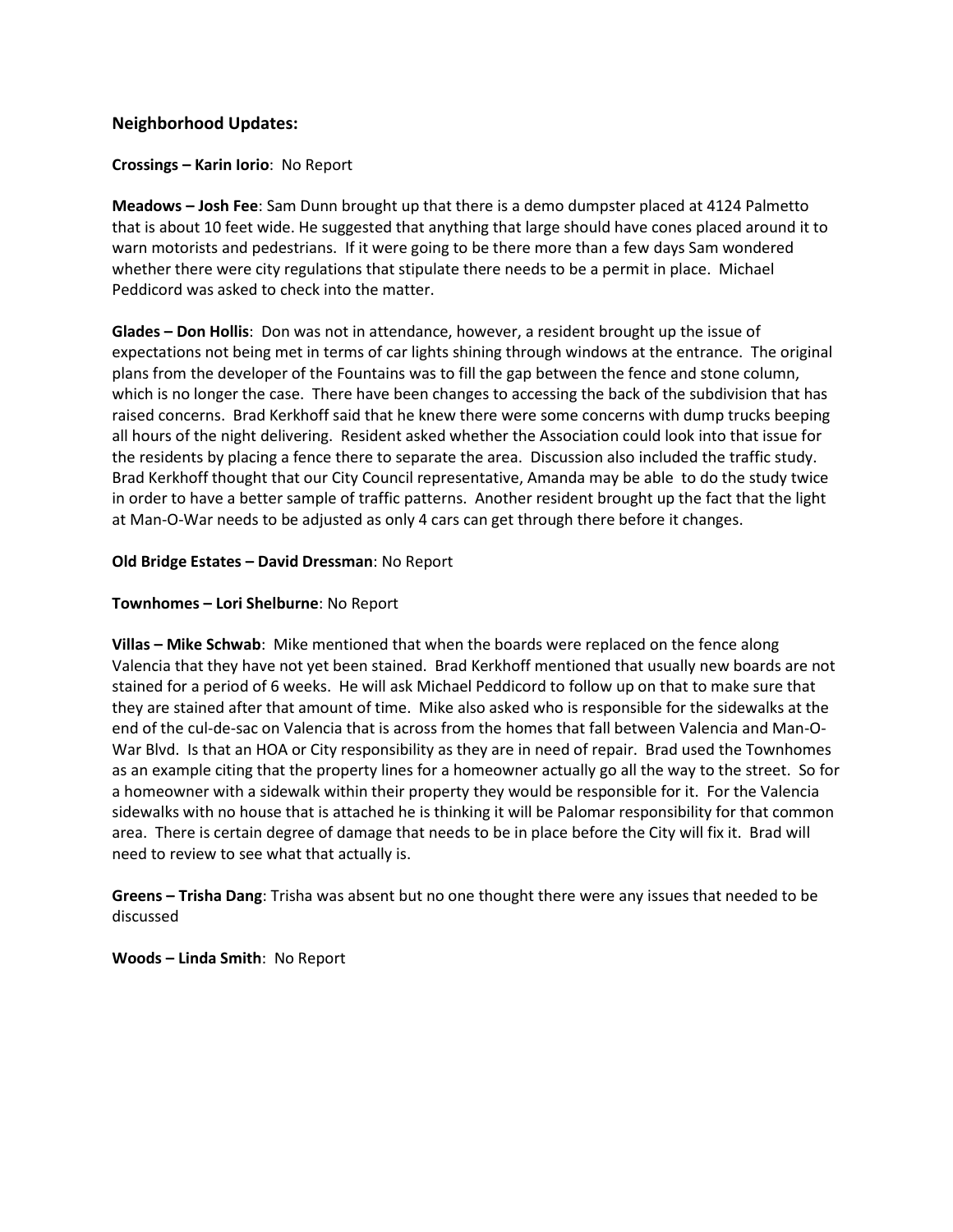# **Old Business:**

July 28 there will be a concert in the Park with Off the Clock performing. Food Trucks will be present beginning at 6 with the concert running from 7:30 – 10:00 PM. Michael Peddicord was asked to place that information in the blog and to place signs at both entrances to promote.

**Proposed Reserve Investment Study:** Laurie Daugherty has been spear-heading that effort and since she is not present, Brad did not have any updates to cover. Sam Dunn brought up the example of the Florida condo that collapsed saying that issues had been brought to the attention of the management who kept pushing back those maintenance items until the collapse happened. He thinks that the reserve study needs to be done in order to avoid any potential hazards that may be looming. Brad Kerkhoff agreed that there are areas within the pool that need to be addressed such as the wall and concrete patio areas. The reserve study suggests that dues should be raised by a certain amount but Brad wants to look down the road to see what all needs to be done and make one increase rather than several smaller ones in order to have the money in reserve for upkeep. We did just replace the clubhouse windows for \$30,000 and doing the sidewalk area for \$15,000. Brad suggested that if we use this reserve study as a roadmap working into the future no matter who the Board members are at that time the better off we will be. A resident voiced their approval of the current Board being so much more responsible than past Board members they have had in place. Sarah Janes asked whether the Reserve Study was made available to the residents? Brad Kerkhoff stated that it has not been released yet as we had gone back to the company doing it with some changes. Once the report has been finalized, which should be within the next month, he suggested that we budget \$300 to have about 43 copies made for those that want a printed copy. It is also available as a PDF. Townhomes mentioned that when they did theirs they did not email a copy as to keep any disgruntled residents from posting that information online. Sarah Janes also asked whether the Townhomes agreed upon procedures is available for the Townhomes residents to see.

# **New Board Officer Elections:**

Brad Kerkhoff was nominated to remain the Board President which he accepted and was approved. Matt Malone will remain the Vice President

Robby Trimble was nominated to be the new Treasurer by Brad Kerkhoff which he accepted and was approved

LaShawn Fugate was nominated by Matt Shields as the Secretary which she accepted and was approved.

### **New Business:**

Neighborhood Presidents are now up for re-election which occurs every 2 years. They have all of the flyers printed and ready to mail to the residents. Will add to the Blog and the Bulletin boards

New Association Manager introduced – Michael Peddicord began on July 12, 2021. He has a Finance Degree and Property Management experience as well as a degree in residential and commercial development.

Sharon Woolam asked whether the Clubhouse was now available for renting which it is.

Peter Woolam brought up the issue regarding fishing in the ponds. Several people have had to be removed and he has spoken several times to people as has Lester about not doing it. We do have a sign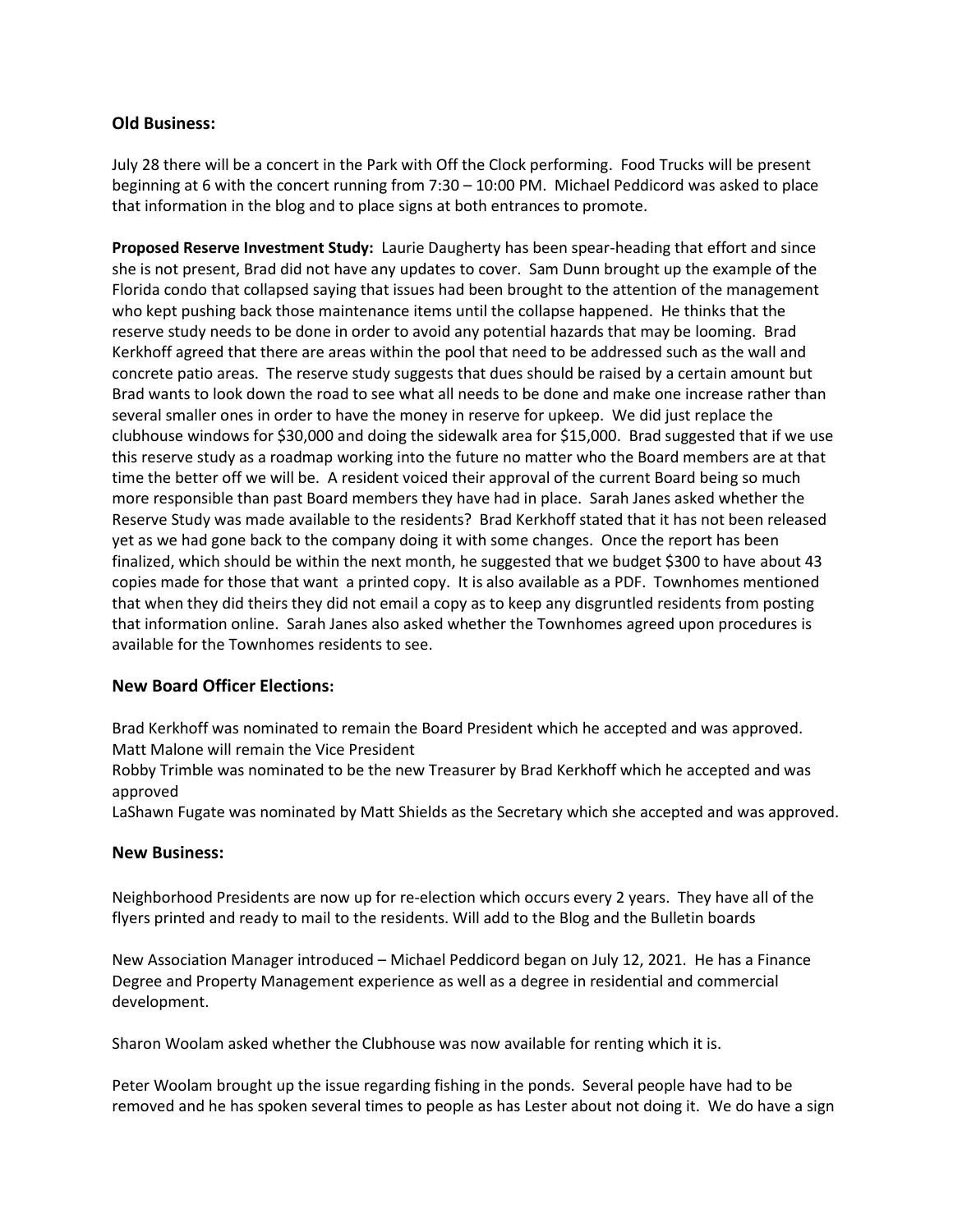on the pond that states there is no fishing or swimming allowed, but the question was raised on whether that was included in the Master Document. Is this something that we will enforce. The thought was brought up that we probably have an overpopulation situation in the pond with the bass. There are 20 carp in the lower pond. We received a quote for about \$80,000 to dredge the lower pond. Would we as Palomar Hills Association prosecute anyone trespassing in this area fishing. The first issue we have is people fishing in the ponds where it is posted no fishing. The 2<sup>nd</sup> issue is whether those people fishing are residents or not. Someone asked what Firebrook may allow and they only allow residents to be in their pond areas unlike Jacobson Park which is a public park. The problem we are having is lines getting stuck in the aerator. The question is do we want to continue to have this a pond or let it fill in. We have not quite decided what to do with that yet.

Sharon Woolam also brought up that there are people in the park after dark. Brad Kerkhoff addressed that concern with either having private security or security cameras or both to combat it. We are now in the process of getting camera quotes as well as for running power to them. Brad has checked into the cost for private security and is thinking that option is not going to be affordable. Those cameras would be located at the entrances to the neighborhood in order to capture license plates of people coming in. Could just be a detractor knowing that they are there. Peter Woolam has photos of repeat fishers that Brad stated if they are not residents we can turn them over to police as trespassing.

Peter Woolam also suggested that the mulch in the playground area be raked on a regular basis as there are tracks under the swing area that are now down to the dirt. Brad Kerkhoff mentioned that we are currently using a contractor on a regular basis that is not that expensive. We used to have an assistant for Lester, but the workload is not there to support having a full-time employee. Michael Peddicord could be used in this area to help.

Peter Woolam also asked about the schedule for lawncare/grounds maintenance. Brad Kerkhoff stated that he and Michael Peddicord had reviewed that the week before and a drive by review was supposed to be happening each Friday and it was not. Also, there are supposed to be 4 treatments per year for fertilizing/weed kill. So far 2 have been done, the other 2 are yet to be scheduled. The Tennis Courts really need to have that done. Michael Peddicord will be on them to make sure that is taken care of. Brad Kerkhoff has been in contact with the prior landscape company that owes us several warranty plants. There was some push back on getting that taken care of but they have now agreed to do it. One of the residents requested the entrance ways on Glades Court and one other to be landscaped nicely to match the other entrances to Palomar.

One of the residents asked how we determine if something will be included in the annual budget. Brad Kerkhoff said considerations include can we afford it, what is the long term benefit of it, what is the maintenance of it, will it solve the problem, and input from the residents.

Another resident brought up the opportunity to have a closed group for the Association instead of Next Door Palomar app.

LaShawn Fugate asked if Michael Peddicord and/or Lester could check out the Bolts that hold the practice board on the fence as they are loose and coming out.